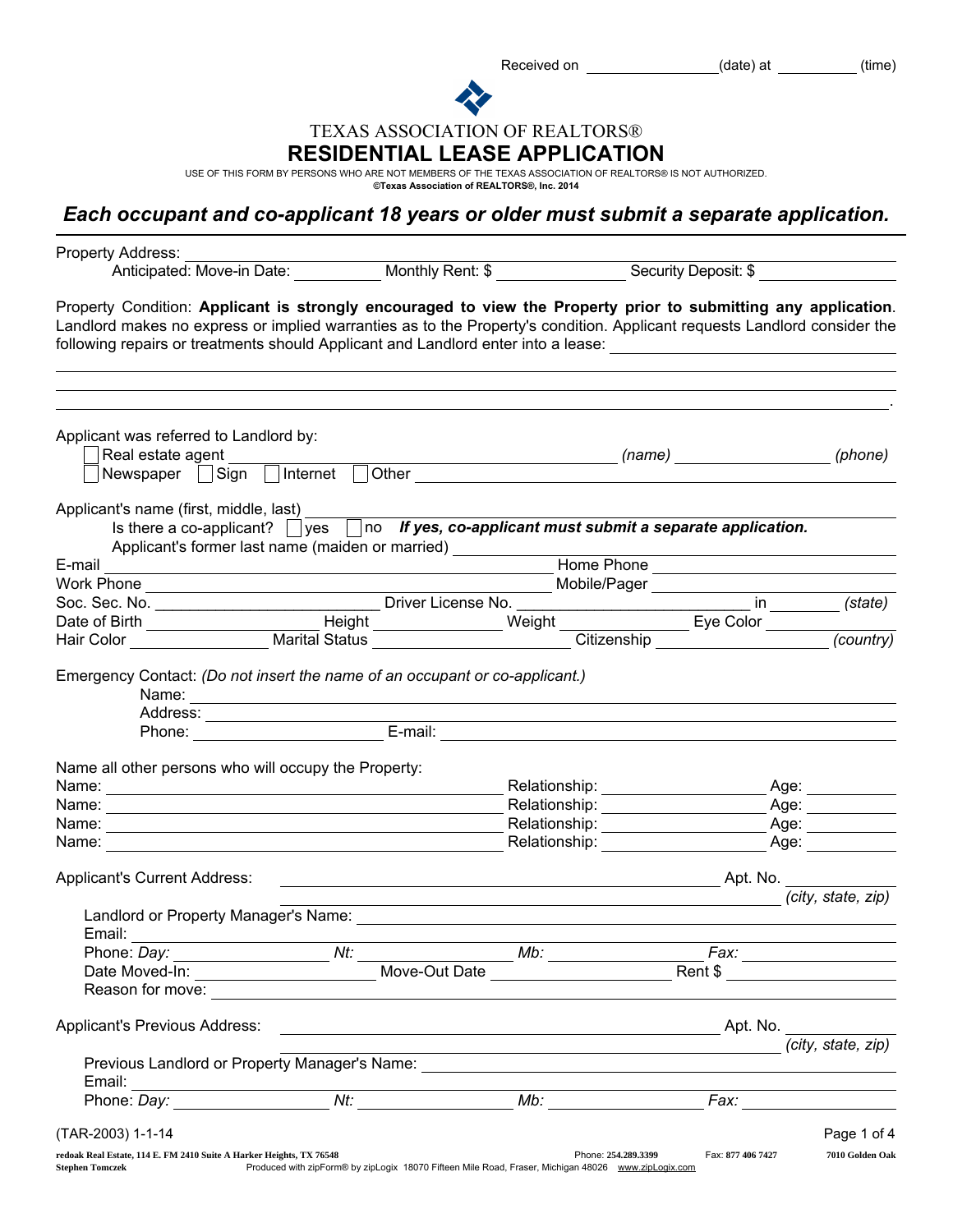| Residential Lease Application concerning |                                                                                                                                                                                                                                                                                                                                                                                                                                                                                                                                                                                                                                      |                                     |                                                                                                                                                                                           |                                                                                                                                |
|------------------------------------------|--------------------------------------------------------------------------------------------------------------------------------------------------------------------------------------------------------------------------------------------------------------------------------------------------------------------------------------------------------------------------------------------------------------------------------------------------------------------------------------------------------------------------------------------------------------------------------------------------------------------------------------|-------------------------------------|-------------------------------------------------------------------------------------------------------------------------------------------------------------------------------------------|--------------------------------------------------------------------------------------------------------------------------------|
|                                          |                                                                                                                                                                                                                                                                                                                                                                                                                                                                                                                                                                                                                                      |                                     |                                                                                                                                                                                           |                                                                                                                                |
|                                          |                                                                                                                                                                                                                                                                                                                                                                                                                                                                                                                                                                                                                                      |                                     |                                                                                                                                                                                           |                                                                                                                                |
|                                          |                                                                                                                                                                                                                                                                                                                                                                                                                                                                                                                                                                                                                                      |                                     |                                                                                                                                                                                           |                                                                                                                                |
|                                          |                                                                                                                                                                                                                                                                                                                                                                                                                                                                                                                                                                                                                                      |                                     |                                                                                                                                                                                           | (street, city, state, zip)                                                                                                     |
|                                          |                                                                                                                                                                                                                                                                                                                                                                                                                                                                                                                                                                                                                                      |                                     |                                                                                                                                                                                           |                                                                                                                                |
|                                          |                                                                                                                                                                                                                                                                                                                                                                                                                                                                                                                                                                                                                                      |                                     |                                                                                                                                                                                           |                                                                                                                                |
|                                          |                                                                                                                                                                                                                                                                                                                                                                                                                                                                                                                                                                                                                                      |                                     |                                                                                                                                                                                           |                                                                                                                                |
|                                          | Note: If Applicant is self-employed, Landlord may require one or more previous year's tax return attested by a CPA,<br>attorney, or other tax professional.                                                                                                                                                                                                                                                                                                                                                                                                                                                                          |                                     |                                                                                                                                                                                           |                                                                                                                                |
|                                          |                                                                                                                                                                                                                                                                                                                                                                                                                                                                                                                                                                                                                                      |                                     |                                                                                                                                                                                           |                                                                                                                                |
|                                          |                                                                                                                                                                                                                                                                                                                                                                                                                                                                                                                                                                                                                                      |                                     |                                                                                                                                                                                           | (street, city, state, zip)                                                                                                     |
|                                          |                                                                                                                                                                                                                                                                                                                                                                                                                                                                                                                                                                                                                                      |                                     |                                                                                                                                                                                           |                                                                                                                                |
|                                          |                                                                                                                                                                                                                                                                                                                                                                                                                                                                                                                                                                                                                                      |                                     |                                                                                                                                                                                           |                                                                                                                                |
|                                          |                                                                                                                                                                                                                                                                                                                                                                                                                                                                                                                                                                                                                                      |                                     |                                                                                                                                                                                           |                                                                                                                                |
|                                          |                                                                                                                                                                                                                                                                                                                                                                                                                                                                                                                                                                                                                                      |                                     |                                                                                                                                                                                           |                                                                                                                                |
|                                          | List all vehicles to be parked on the Property:                                                                                                                                                                                                                                                                                                                                                                                                                                                                                                                                                                                      |                                     |                                                                                                                                                                                           |                                                                                                                                |
| <u>Type</u>                              | Year<br>Make                                                                                                                                                                                                                                                                                                                                                                                                                                                                                                                                                                                                                         | <u>Model</u>                        | License/State                                                                                                                                                                             | Mo.Pymnt.                                                                                                                      |
|                                          |                                                                                                                                                                                                                                                                                                                                                                                                                                                                                                                                                                                                                                      |                                     |                                                                                                                                                                                           |                                                                                                                                |
|                                          |                                                                                                                                                                                                                                                                                                                                                                                                                                                                                                                                                                                                                                      |                                     |                                                                                                                                                                                           |                                                                                                                                |
| <u>Type &amp; Breed</u>                  | Will any pets (dogs, cats, birds, reptiles, fish, and other pets) be kept on the Property? $ $ yes $ $ no<br>If yes, list all pets to be kept on the Property:<br><b>Name</b><br>Color                                                                                                                                                                                                                                                                                                                                                                                                                                               | Gender<br><u>Weight Age in Yrs.</u> | Neutered?<br>yes<br>∣no<br>yes<br>  no<br>$yes \mid$<br>  no                                                                                                                              | Rabies<br>Declawed?<br><b>Shots Current?</b><br>yes<br>yes <br>no<br> no<br>yes<br>no<br>yes <br>no<br>yes<br>no<br>yes <br>no |
| <u>Yes</u><br><u>No</u>                  |                                                                                                                                                                                                                                                                                                                                                                                                                                                                                                                                                                                                                                      |                                     | ves<br>no                                                                                                                                                                                 | yes<br>yes <br>no<br>∣no                                                                                                       |
|                                          | Will any waterbeds or water-filled furniture be on the Property?<br>Does anyone who will occupy the Property smoke?<br>Will Applicant maintain renter's insurance?<br>Is Applicant or Applicant's spouse, even if separated, in military?<br>year or less?<br>Has Applicant ever:<br>been evicted?<br>been asked to move out by a landlord?<br>breached a lease or rental agreement?<br>filed for bankruptcy?<br>lost property in a foreclosure?<br>bills)), slow-pays or delinquencies?<br>been convicted of a crime?<br>Is any occupant a registered sex offender?<br>Are there any criminal matters pending against any occupant? |                                     | If yes, is the military person serving under orders limiting the military person's stay to one<br>had any credit problems (including any outstanding debt (e.g., student loans or medical |                                                                                                                                |
|                                          | Is there additional information Applicant wants considered?                                                                                                                                                                                                                                                                                                                                                                                                                                                                                                                                                                          |                                     |                                                                                                                                                                                           |                                                                                                                                |
| (TAR-2003) 1-1-14                        | Produced with zipForm® by zipLogix 18070 Fifteen Mile Road, Fraser, Michigan 48026 www.zipLogix.com                                                                                                                                                                                                                                                                                                                                                                                                                                                                                                                                  |                                     |                                                                                                                                                                                           | Page 2 of 4<br>7010 Golden Oak                                                                                                 |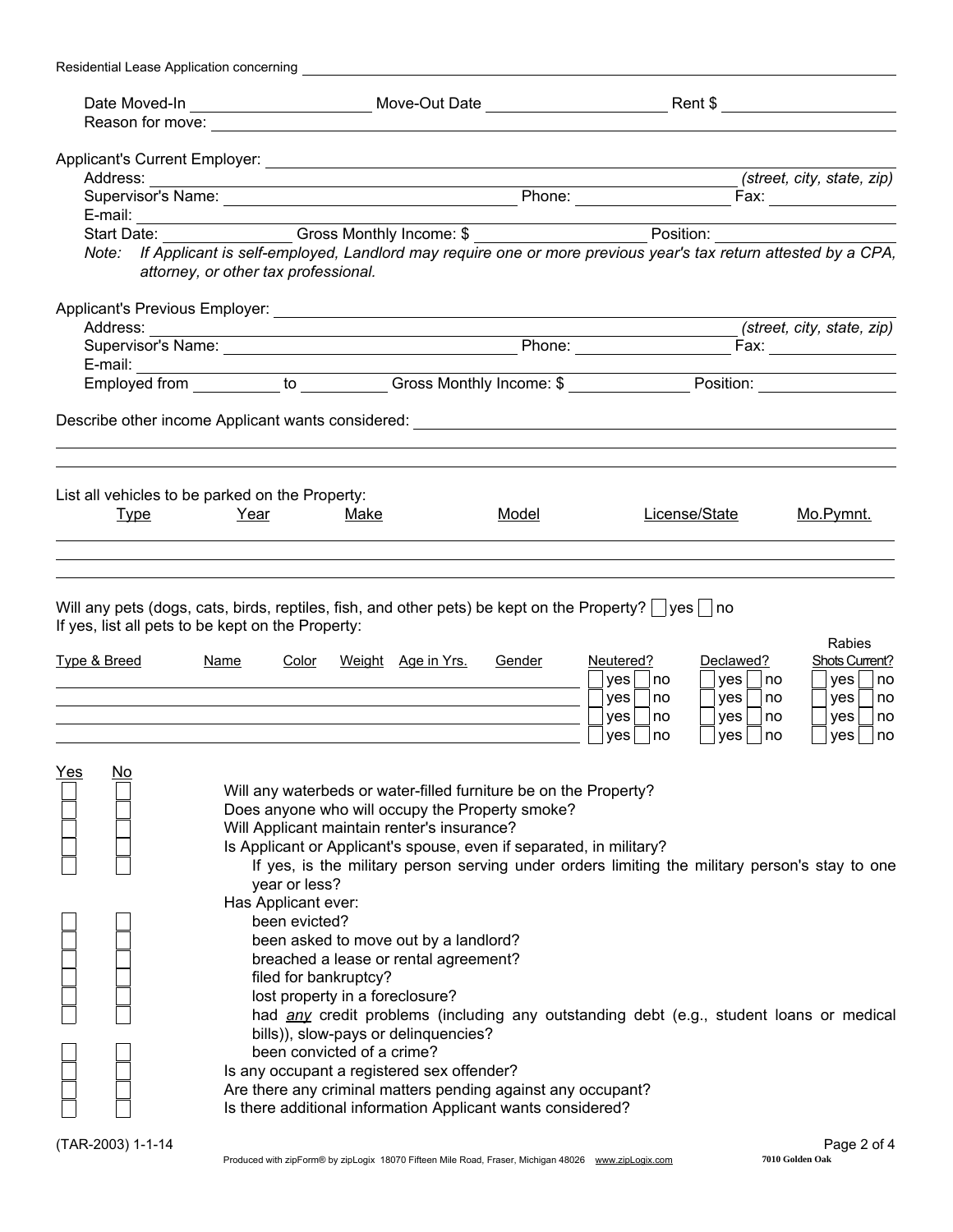Authorization: Applicant authorizes Landlord and Landlord's agent, at any time before, during, or after any tenancy, to:

- (1) obtain a copy of Applicant's credit report;
- (2) obtain a criminal background check related to Applicant and any occupant; and

Additional comments: **Additional** comments:

Residential Lease Application concerning **Construction Construction** Construction Construction Construction Const

(3) verify any rental or employment history or verify any other information related to this application with persons knowledgeable of such information.

Notice of Landlord's Right to Continue to Show the Property: Unless Landlord and Applicant enter into a separate written agreement otherwise, the Property remains on the market until a lease is signed by all parties and Landlord may continue to show the Property to other prospective tenants and accept another offer.

Privacy Policy: Landlord's agent or property manager maintains a privacy policy that is available upon request.

| <b>Fees:</b> Applicant submits a non-refundable fee of \$                       | το                                                                             |
|---------------------------------------------------------------------------------|--------------------------------------------------------------------------------|
| (entity or individual) for processing and reviewing this application. Applicant | will not submit an<br>submits                                                  |
| applicationdeposit of \$                                                        | to be applied to the security deposit upon execution of a lease or returned to |
| Applicant                                                                       |                                                                                |
| if a logeo is not every ited.                                                   |                                                                                |

if a lease is not executed.

## Acknowledgement & Representation:

- (1) Signing this application indicates that Applicant has had the opportunity to review Landlord's tenant selection criteria, which is available upon request. The tenant selection criteria may include factors such as criminal history, credit history, current income and rental history.
- (2) Applicant understands that providing inaccurate or incomplete information is grounds for rejection of this application and forfeiture of any application fee and may be grounds to declare Applicant in breach of any lease the Applicant may sign.
- (3) Applicant represents that the statements in this application are true and complete.

| <b>Applicant's Signature</b> |                                       | Date                                                           |                 |
|------------------------------|---------------------------------------|----------------------------------------------------------------|-----------------|
|                              | For Landlord's Use:                   |                                                                |                 |
| On<br>notified               |                                       | а                                                              | (name/initials) |
| Applicant                    | by<br>phone                           | mail   $ e$ -mail   $ $ fax   $ $ in person that Applicant was |                 |
| approved                     | not approved. Reason for disapproval: |                                                                |                 |

.